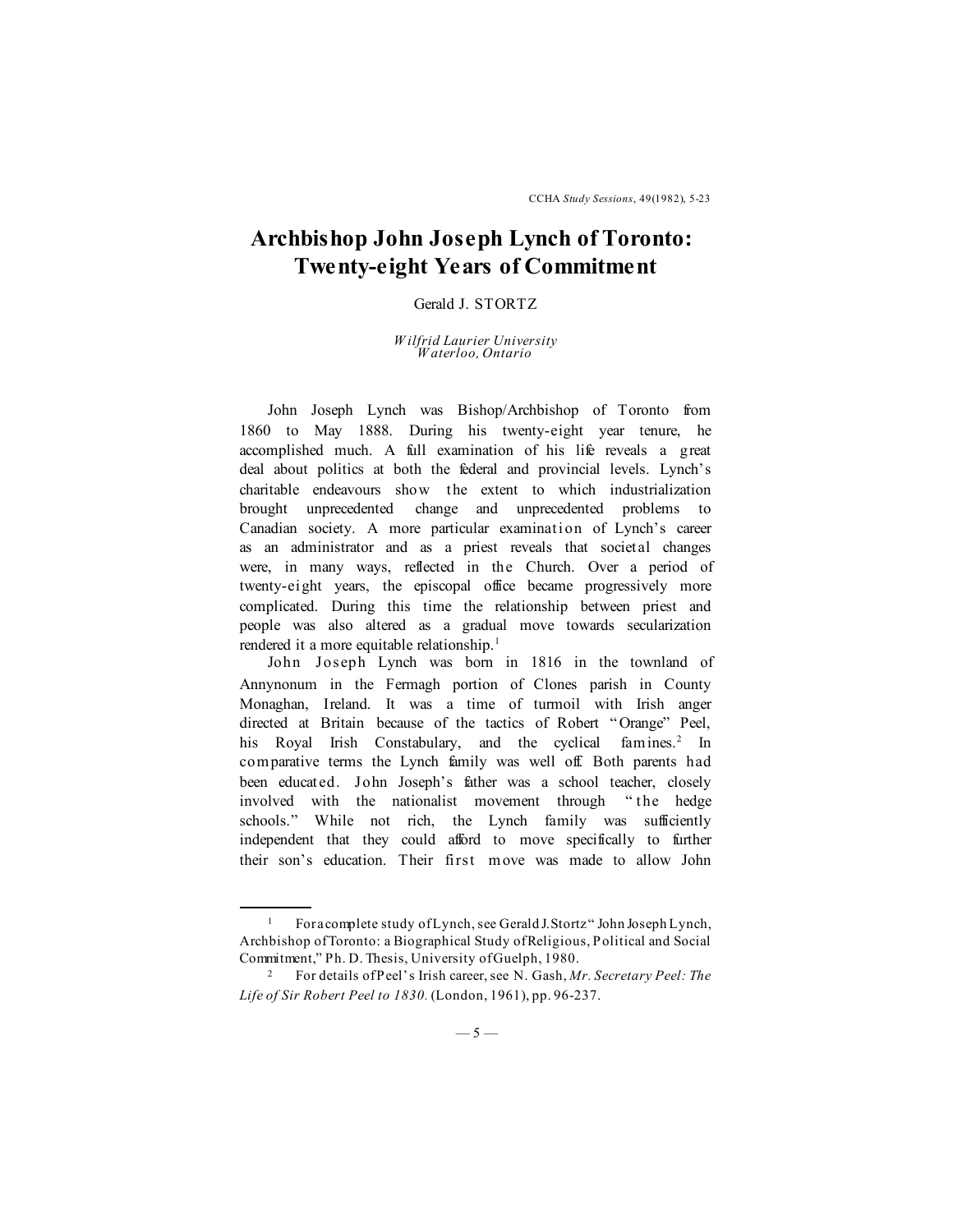Joseph to attend a primary school run by a graduate of Dublin university. Upon completion he enrolled at Saint Joseph's Academy at Clondalkin. As an older student Lynch was required to teach catechism to younger children. Because he was a great success, Lynch's instructors encouraged him to enter the seminary. Several stories which circulated during his Toronto career indicated Lynch entered the seminary with an expressed desire to become a missionary to North America. The most common tale suggested that Lynch was inspired by a photograph of Niagara Falls and the *Jesuit Relations.* While the story is questionable it was not unusual for young men entering Holy Orders to enter the mission field. It was a wish which fitted Lynch's own philosophy, expressed often during his episcopacy that the Irish had a mandate to spread Catholicism throughout the world.

Lynch's theological education was a better than average one. After initial study at the Vincentian Seminary at Castle Knock, the candidate received further instruction at the Seminary of Saint-Lazare in Paris. He was admitted to Holy Orders in 1843 at Maynooth.<sup>3</sup>

Lynch's early priestly career was devoid of distinction or difficulty. Despite his missionary ambitions, Lynch was assigned to pastoral duties in Ireland. Three years after his ordination, John Odin, a Vincentian bishop working in Texas, visited Ireland to recruit priests. Lynch was accepted relunctantly as Odin opined, "M<sup>r.</sup> Lynch ranks by no means among the brightest ornaments of the Vincentian missions."4

Lynch's initial record in Texas seemed to substantiate Odin's doubt. B oth he and another priest were stationed in Galveston, separate from the main community and were subject to feelings of isolation and depression. These misgivings were, however, soon replaced by enthusiasm as Lynch became a familiar figure in the Galveston area as a " circuit rider". The pace he set for himself soon affected Lynch's health and he was ordered to Louisiana to rest. Typically, rather than do so, the young priest found a new project

<sup>3</sup> Archives, Niagara University, Archbishop Lynch File, E. Conlin to Reverend Maguire, December 14, 1938; J. D. Murphy, *Archbishop Lynch CM.: F o u nder of Niagara University and Seminary of Our Lady of the A n g el s .* (Lewiston, 1939), p. 1; W. Donegan, *Lancania (n.p., n.d.),* pp. 1-2.

<sup>4</sup> Bishop Odin to Vicar-General Etienne, April 8, 1846, in R. Bayard, *Lone Star Vanguard: the Catholic Reoccupation of Texas (1838-1848).* (Saint Louis, 1945), p. 370.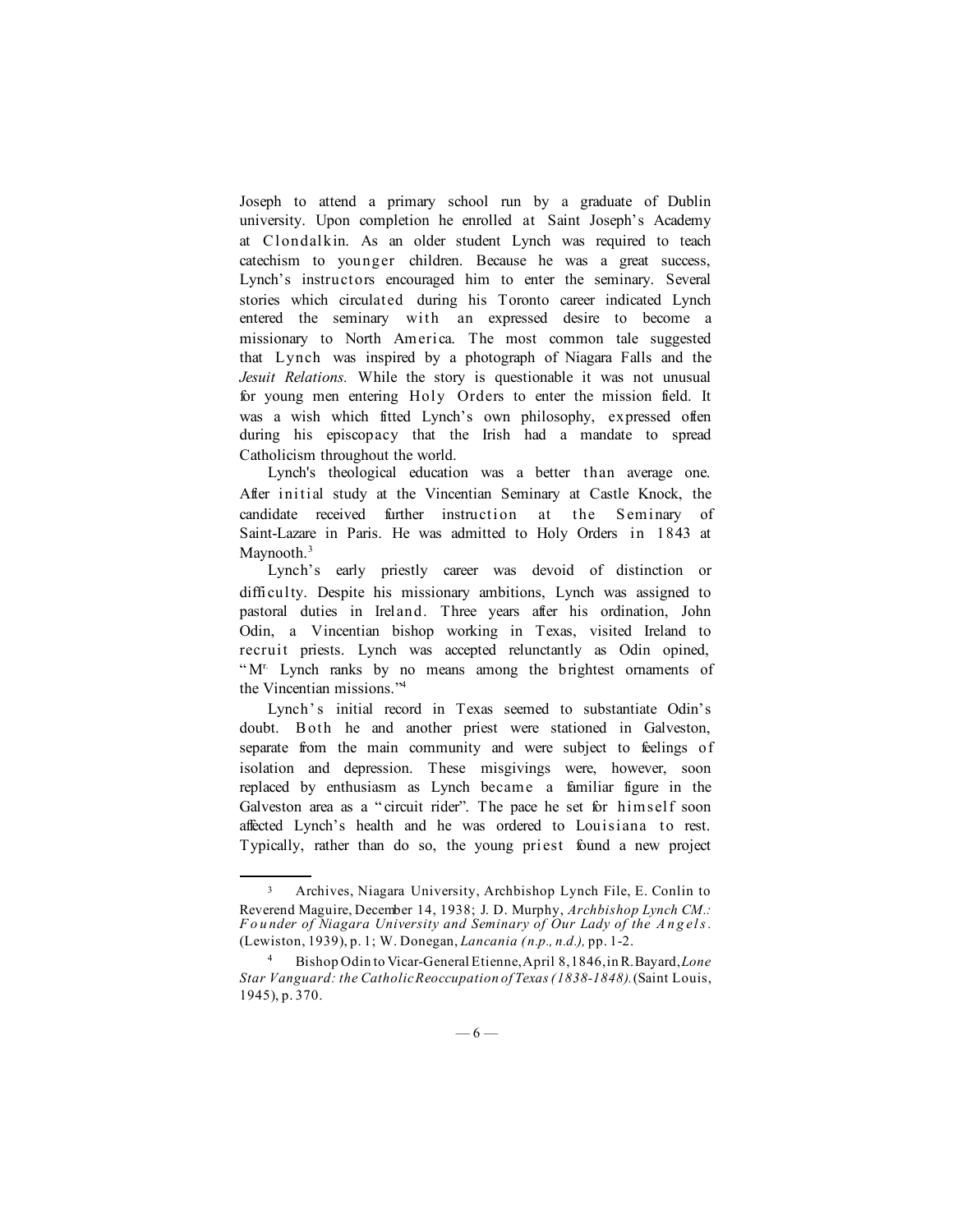acting as chaplain to soldiers returning from Mexico. From them, Lynch contracted malaria. To combat the effects, he was ordered to a cooler climate.

In 1848, a transfer came to Saint Mary of the B arrens in Missouri. By 1849, Father Lynch was Rector. His success in recruiting young Irish priests for North America led to a further appointment as advisor to the Vincentian Superior General. As such he travelled to Ireland, France and Rome as well as throughout North America. By 1857, Lynch's reputation caused fellow Vincentian, Bishop John Timon of Buffalo to ask him to come to New York to found a seminary. Despite Timon's interference and the extreme poverty of the area Lynch was able to establish the Seminary of Our Lady of Angels at Suspension Bridge (now Niagara University at Lewiston). As administrator Lynch became a legendary figure. For example, just as the financial crisis reached the desperation stage, Lynch received a ten thousand dollar bequest from a Brooklyn priest. W hile the characterization of this event by some historians as a near-miracle does seem to be an overreaction, it was one of many such stories which enhanced Lynch's reputation. Less questionable are the stories of Father Lynch's charitable endeavours including stories in which the priest literally gave away the shirt from his back. One oft repeated story centres upon an overcoat of very large size which Lynch and another priest had to share during a typically harsh Niagara frontier winter because he had given away all the other winter clothing.<sup>5</sup>

Whether or not these stories were literally true, Lynch had by the 1850s developed a reputation for administrative ability and charity. The stories were carried to the Vincentian Superior in Paris, Thomas McNamara. He, in turn, told them to Comte Armand de Charbonnel, Bishop of Toronto who was visiting his homeland. Charbonnel, impressed, decided to seek out Lynch on his return to Canada with the idea that the New York priest might be made auxiliary bishop with the right of succession. After meeting Lynch, Charbonnel asked the Vatican to make such an appointment. John Joseph Lynch was consecrated at Saint Michael's Cathedral in September 1859. In early 1860 Charbonnel retired and Lynch became Toronto's third bishop. Ten years later,

<sup>5</sup> Lynch to Etienne, Septembre 2, 1847 in *ibid*., p. 386; Murphy, p. 11; Niagara University, *That All May Know Thee, 1856, One Hundred Years – 1956* (Philadelphia, 1956), p. 1; W. Donegan, *Lancanra* (n.p., n.d.), pp. 2-3.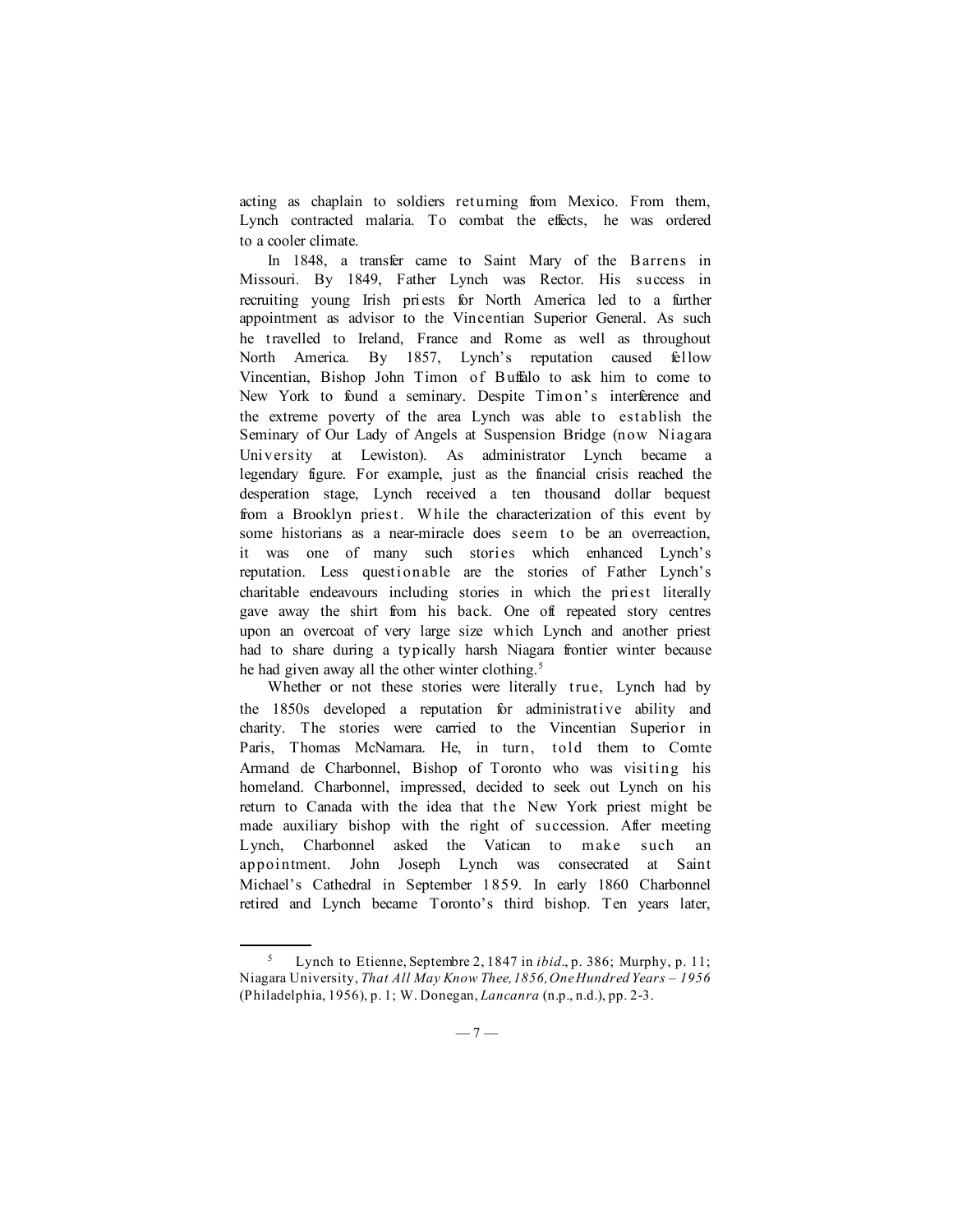while attending the Vatican Council, as a reward for a stalwart defence of infallibility, he became the first Archbishop of Toronto.

Lynch had a vast amount of territory to administer. Although the diocese had been subdivided four years earlier with the erection of London and Hamilton, the territory stretched from Newcastle in the east to Brampton in the west and as far north as Georgian Bay. The archdiocese was further subdivided in 1874 when the Vicariate Apostolic of Northern Ontario was formed which became Peterborough diocese in 1881. The archepiscopal territory also shrunk in 1886 when after a prolonged and bitter fight Lynch was forced to cede part of the Kingston territory to Archbishop Thomas Duhamel of Ottawa but this was largely offset by the development of the north. Expansion during Lynch's reign was also apparent in many other ways. In 1860 for example 14,708 students attended 115 separate schools in the province. By 1890 largely due to Lynch's efforts, the system had expanded to 259 schools serving 34,571 children. Parish churches increased by 40 and Lynch not only expanded the existing charitable constitutions but founded three new ones to deal with the problems produced by industrialization and urbanization. These were the Notre Dame Institute to help country girls who had migrated to the city to work in shops or attend Normal School; the Magdalen Asylum, a refuge for girls who had become involved in such activities as prostitution and the Saint Nicholas Home, a haven for the numerous " street urchins," children abandoned by their parents euphemistically referred to as newsboys.<sup>6</sup>

That Lynch was as successful as he was is all the more remarkable because T oronto provided an environment hostile to any expansion of Catholicism. " The Belfast of Canada," as Toronto was known, was the strongest centre outside the British Isles of the Orange Order, and Irish based fraternal organization with a stated policy of anti-Catholicism.<sup>7</sup> Within Toronto, ultra-Protestants ruled, a situation reinforced in the later years of Lynch's reign by a massive influx of Protestant immigrants. The result was that, despite an increase in the actual number of Catholics

<sup>6</sup> T. W. Anglin, " The Life and Times of the Most Rev. John Joseph Lynch." J. R. Teefy, ed. *Jubilee Volume; Archdiocese of Toronto.* (Toronto, 1892), pp. 172-173.

<sup>7</sup> See C. J. Houston an d W. J. Smyth, *The Sash Canada W ore: An Historical Geography of the Orange Order in Canada.* (Toronto, 1980), *passim.*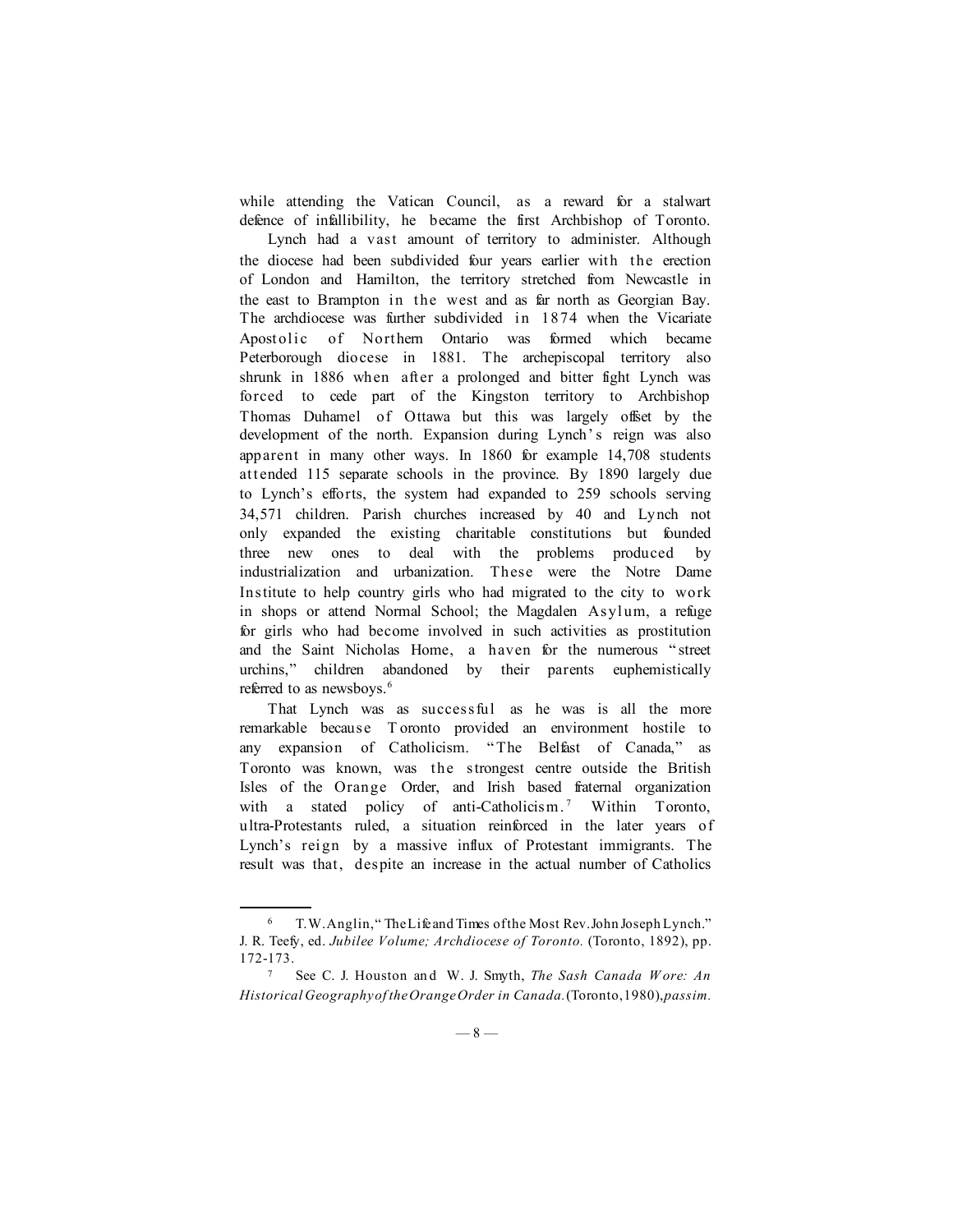in Toronto, the percentage of the population they represented actually declined between 1860 and 1890. (see chart below)

Irish Catholics in the City of Toronto 1860-1890.

| Year | <b>City Population</b> | Catholics | Irish  | Cath. % of Popul'n |
|------|------------------------|-----------|--------|--------------------|
| 1860 | 44.821                 | 12.125    | 12.441 | 27                 |
| 1870 | 56.092                 | 11.881    | 10.336 | 21                 |
| 1880 | 86.415                 | 15,716    |        | 18                 |
| 1890 | 144.023                | 21.830    | 13.347 | 15                 |

*Sources:* P. Goheen, *Victorian Toronto 1850-1900: Pattern and Process of Growth* (Chicago, 1970), pp. 65-66, 75-76; H. A. Scott, " The Roman Catholic Church East of the Great Lakes." A.G. Doughty and A. Shorts, *Canada and Its Provinces*. 20 vols. (Toronto, 1914), 11, 61-63; Census of 1891.

This was also the " age of iron and steam" which marked " the rise of T oronto" which established the city " as the capital of a great metropolitan economic empire." The era was marked also by cyclical depressions. Particularly between 1875 and 1880 hardship struck nearly everyone but hurt especially the Irish Catholic segment of the population, the majority of whom were unskilled laborers. Unlike their rural counterparts, the urban Irish in Toronto, as elsewhere in North America, were groups in identifiable areas, west of the mouth of the Don River, at King and Yonge Streets and on Dufferin Street between College and Bloor.<sup>8</sup> Lynch was concerned with the fate of those who lived in these areas. He fought for their economic and political interests recognizing that living in unsuitable conditions often led to deterioration of a man's spirituality as well as deterioration of his body. To this end he attempted to instill pride in the Irish religion and to defend both his religion and his nationality against attacks from the P rotestant majority. The desire to do so affected Lynch's attitudes towards the majority, his clergy and members of the laity.

One of the most effective methods Lynch used was public appearances. Throughout his career, despite bouts of ill health,

<sup>8</sup> P. Goheen, *Victorian Toronto 1850 -1 890; Pattern and Process of Growth.* (Chicago, 1970), pp. 65-66, 75-76; D. C. Masters, *The Rise of Toronto 1850-1900*. (Toronto, 1947), p. 165.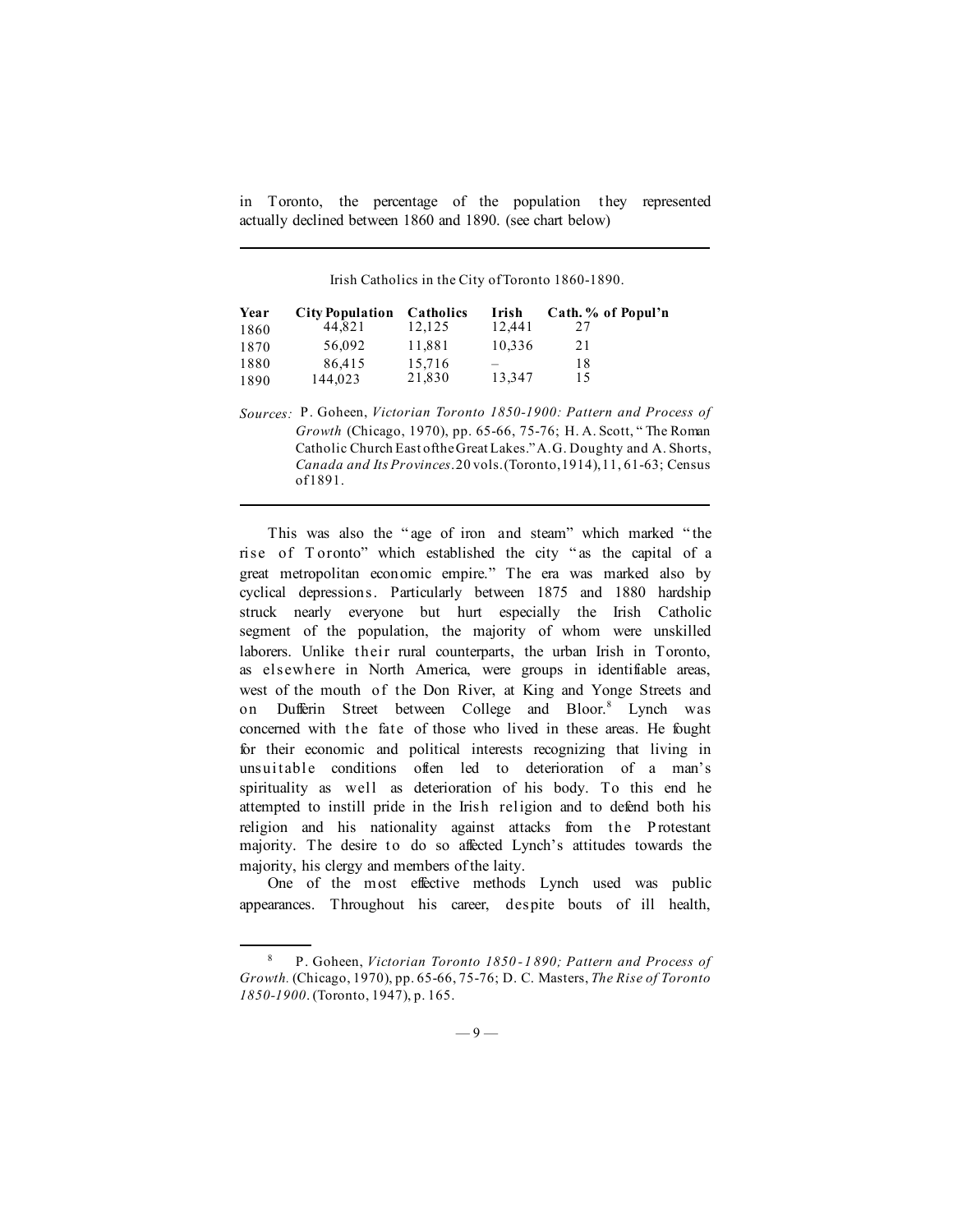Lynch's public activity dramatically increased. In 1862, for example, in July, one of the busiest months, Lynch listed fourteen public appearances. By June 1886 no less than twenty-three days were taken up by such activities.<sup>9</sup>

In his approach to the administration of his diocese, Lynch was modernistic in his thinking. During his reign, each parish was required to provide the C hancery office with a complete set of vital statistics each year. Such matters as finances, the number of penitents and Easter communicants were recorded. When sent to Toronto, these statistics were compiled on a master sheet which was sent to Rome. With such complete records, it was relatively easy for Lynch and his subordinates to make decisions regarding the parishes in the Archdiocese on the basis of complete and accurate information.10 Partly because his health was often poor, but also because the work load became progressively greater, Lynch was not reluctant to delegate authority. He showed some ability in assessing individual character and talent. Such men as John Walsh, P.D. Laurent, John Francis Jamot and J.F. McB ride worked diligently and loyally towards the ends Lynch desired. Some indication of the attitude Lynch had towards his subordinates is indicated by his choice of two of them, Walsh and Jamot for bishoprics during his twenty-eight year reign.

In contrast to his administrative techniques, Lynch's religious views were extremely conservative. His public insistence on the legitimacy of such views was often the source of attacks upon Lynch by Toronto's Protestant press and clergy. Lynch's conservatism, however, fit into what historians have recognized as a religious revival in Ireland, which was continued and intensified by the process of immigration and the resulting added importance of group identity.<sup>11</sup>

Lynch's outspoken devotion to Our Lady of Knock was conservative in the sense that it was akin to medieval concepts of

<sup>9</sup> *Canadian Freeman,* January 9, 1862; Archives, Archdiocese of Toronto, Archbishop Lynch Papers, Archbishop Lynch to Rev. C. O'Reilly, June 6, 1886.

*Ibid.*, Survey Results, 1875.

<sup>&</sup>lt;sup>11</sup> For the Irish aspect see EE. Larkin, "The Devotional Revolution in Ireland 1850-1855" *American Historical Review* v. 77,(1972) pp. 625-652; the immigration process is examined in T. L . Smith, " Religion and Ethnicity in America." *American Historical Review* v. 83 (1978), pp. 1155-1185.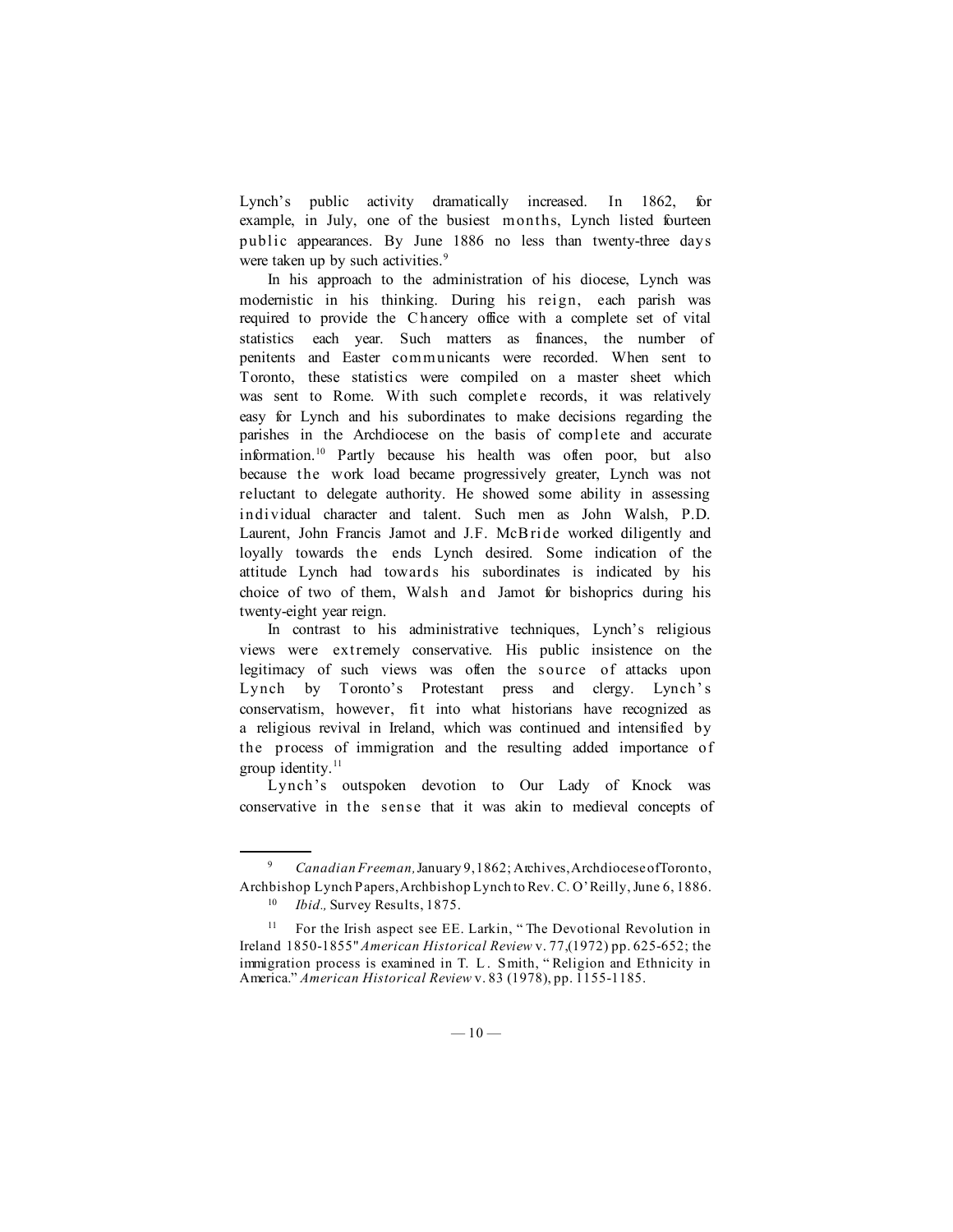Catholicism. This was an Irish shrine on a site which the Blessed Virgin, Saint Joseph and Saint John the Evangelist were said to have appeared to three women. Although the shrine was not sanctioned by the Church during Lynch's lifetime, it was a place of special devotion and there are many tales of cures effected by the application of plaster from the walls of the shrine to diseased parts of the body. Among the most enthusiastic of those who claimed to have been cured by the plaster was Archbishop Lynch. After the initial visit in 1879, he made many more pilgrimages to Knock. He testified to Vatican authorities that he had indeed been cured of gout by the plaster. In gratitude, the Catholics of the archdiocese donated an elaborate banner of thanksgiving. While this was the most spectacular manifestation of Lynch's penchant for Marian devotion, there were other less controversial examples. Lynch, for example, joined with Montreal Bishop Ignace Bourget in promoting acceptance of the doctrine of the Immaculate Conception. Lynch also encouraged Marian devotion throughout the archdiocese.<sup>12</sup>

Lynch believed that an Irish Catholic bishop in a predominantly Protestant milieu had a duty as leader of the Irish Catholic minority to make the views of his people and his faith well known. This not only was a means of avoiding misunderstanding, it also was a way in which Lynch could affirm his role as a spokesman for Irish Catholicism in Toronto. To these ends, Lynch regularly delivered Sunday evening lectures at Saint Michael's Cathedral. The events were regarded by patrons as entertainment as well as information sessions. A twenty-five cent admission was charged, the proceeds going to Catholic charitable groups.

That Lynch was unusual in his singular devotion to this task was indicated by the Bishop of Hamilton who, in the 1870s, expressed surprise that the Toronto prelate could deliver so many lectures and issue so many pastorals and still maintain a constant pace in his day to day activity. Lynch apparently was given the energy to perform the extra work by his enthusiasm for the result. He wrote to one correspondent, "I am delivering lectures every Sunday evening at the Cathedral to immense audiences, the one third of whom are Protestants and what is better than secular newspapers having a

<sup>12</sup> *Toronto Star,* September 22, 1879; University of Notre Dame Archives, Brother Justinian to Rev. D. E. Hudson, September 25, 1887; L. K. Shook " Marian P ilgrimages of the Archdiocese of Toronto," Canadian Catholic Histo ri cal Association, *Study Sessions* (1953), pp. 53-65.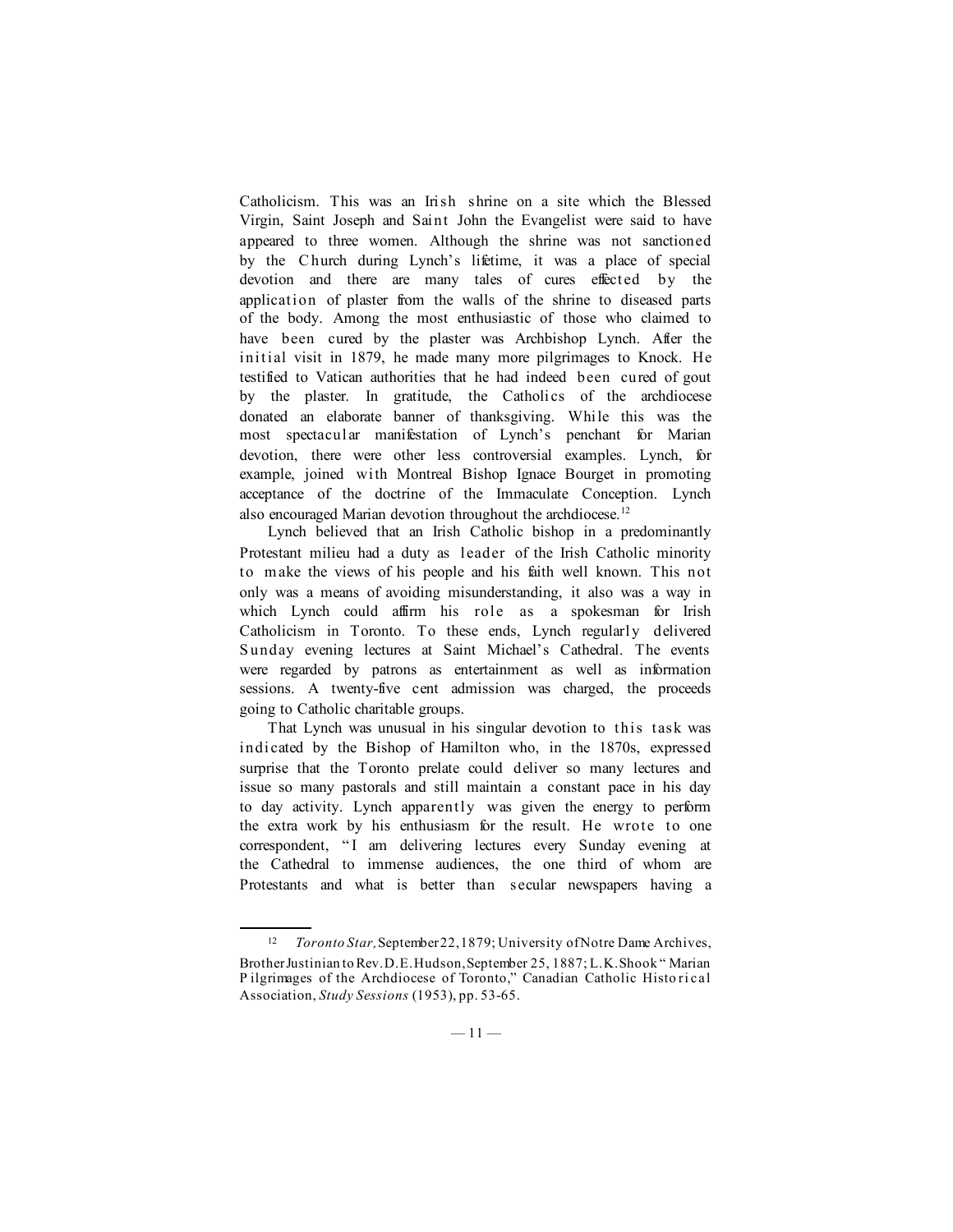circulation of about fifty thousand a day publish a synopsis of them every Monday morning." The Archbishop's description of the audiences as immense was apparently not inaccurate. For one of Lynch's lectures in 1883, the audience was estimated at five thousand people. Occasionally, the lecture texts would also be published in pamphlet form for distribution. One such pamphlet utilized the text of a series of Lynch lectures to answer, for Protestants, one hundred questions about Catholicism.<sup>13</sup>

The lectures themselves were of two kinds – those which provided information about certain aspects of Catholicism and those which responded to specific attacks upon the Faith. The former had titles such as " The Alleged Doctrine and True Faith of the Catholic Chuch," "The Unity of the Chuch" or dealt with particular Sacraments such as Baptism, Penance and Extreme Unction. The latter type of lecture was concerned with specific comments which had been made in the city about C atholicism. In 1874, Protestant groups distributed a pamphlet, *The Gospel in the Vatican,* which was alleged to be a translation of a speech delivered at the Vatican Council by Bishop Strossmeyer, a noted European theologian in which he refuted the doctrine of Papal infallibility. On the copy of the work in the Lynch Papers, the Archbishop noted, " The Bp. delivered no such speech. John Joseph Lynch, Abp. of Toronto, present at the Council." In a lecture delivered after the distribution of the pamphlet, Lynch publicly denied that Strossmeyer had made the statement.<sup>14</sup>

Both types of lectures often embroiled Lynch in disputes of a public nature with Protestant spokesmen. In 1874, for example, in a lecture described by the *Irish Canadian* as " calm and dignified... none the less cautious and severe," Lynch responded to charges by Goldwin Smith that separate schools were unnecessary. In 1875, Bishop Sweatman, the Anglican Bishop of Toronto, found in Lynch a ready target. The Archbishop became the villain in a Sweatman lecture on the Reformation. T his began a long feud between the two men. Lynch's bitterest attack upon Sweatman came in 1879. The Anglican criticized Catholic veneration of saints as idol worship.

<sup>13</sup> Lynch Papers, Ticket to Lecture, May 1873; Bishop Farrell to Lynch, March 15, 1875, April 3 , 1 875; Lynch to unidentified, n.d.; *Irish Canadian* November 25, 1874; *Globe,* March 29, 1881.

<sup>14</sup> *Irish Canadian,* November 25, 1874; Lynch Papers, *The Gospel in the Vatican*, (n.p., 1874); *True W itness and Catholic Chronicle,* December 25, 1874.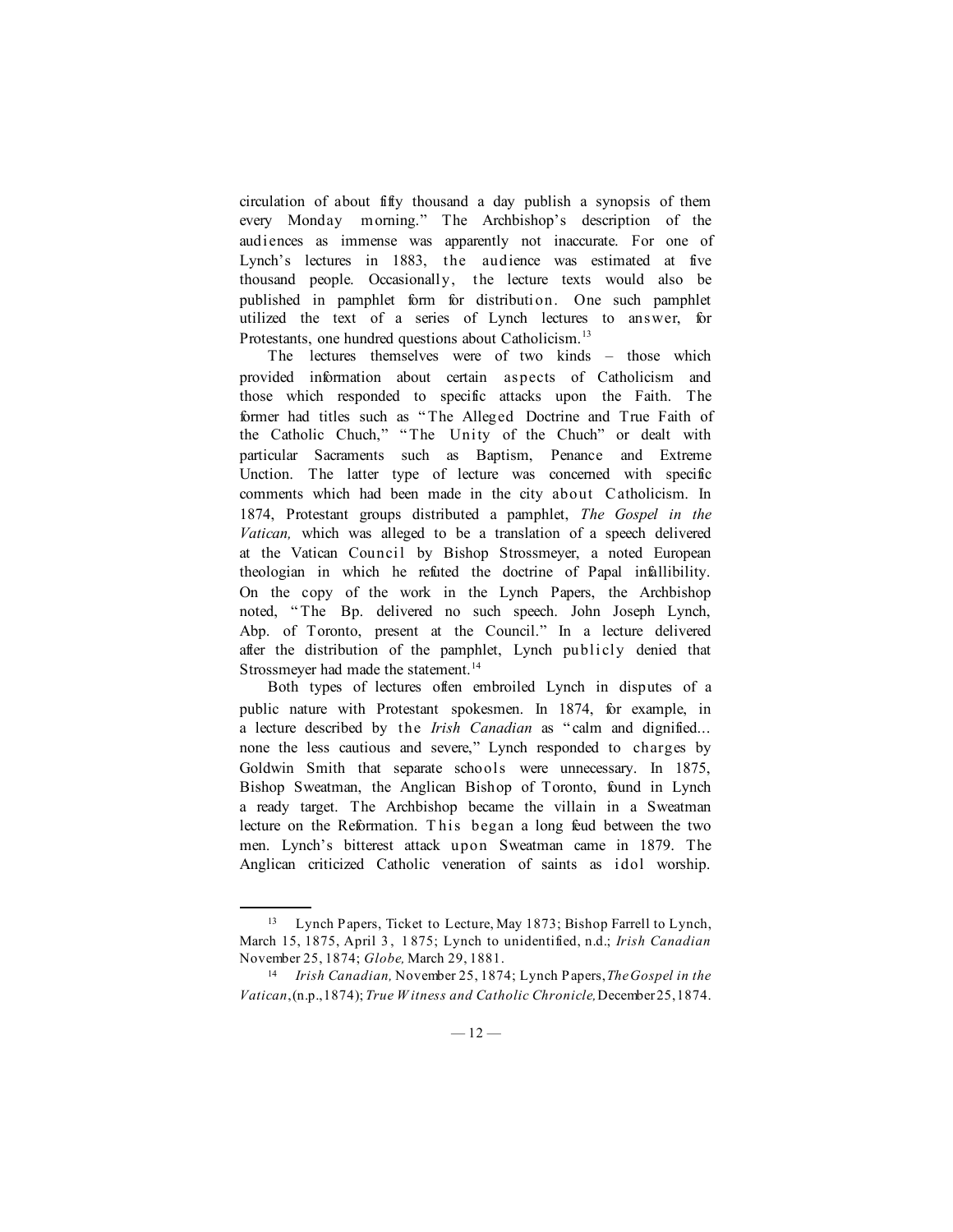## Lynch replied:

We pity the simplicity of our deceived Protestant brethren and pardon their erroneous opinions of the Catholic Church when they are fed on such literature but it is hard to pardon people of judgment who are supposed to read both sides of a question.<sup>1</sup>

Lynch himself encouraged such disputes to some extent by his actions. Early in 1886, for example, Lynch published a letter in the *Irish Canadian* in which he accused Protestant leaders of generally being misinformed regarding the nature of Catholicism. John Curry, a Protestant, objected to Lynch's tendency, as demonstrated in the letter, of dictating to Protestants. John Lains, another non-C atholic clergyman, charged that although Lynch claimed all Protestants were not automatically doomed, *Butler's Catechism,* a work approved for use in Ontario's separate schools, said they were. While such controversies did little to convince Protestants of the validity of Catholic claims, as espoused by Lynch, they did serve a positive purpose. By assuming such a high profile, Lynch reinforced the image of the Archbishop as champion of Catholic rights and as an Irish Catholic leader.16

The Archbishop also had to deal with former Catholic priests and those who claimed to be former priests such as Charles Chiniquy, an apostate who had been a parish priest in Montreal. Throughout the 1870s and 1880s the C atholic Church in general and Lynch in particular were the constant targets of his attacks. In contrast with such renegades, the Archbishop's relations with priests who did not stray were actually quite good. In comparison with his predecessors such as Bishop Macdonell or his colleagues in Quebec, Lynch had few problems. However, the Archbishop was dissatisfied with the quality of priests with whom he had to deal. In 1865, for example, Lynch complained to Vatican officials that fellow Bishops were not being totally honest in their appraisal of priests who requested an *exeat* to come to Toronto. This, complained the Toronto Bishop, meant he unwittingly accepted priests who proved to be problems. In 1870 Lynch reiterated his

<sup>15</sup> *Irish Canadian,* August 25, 1874; *Toronto Tribune,* January 14, 1875, June 27, 1879.

<sup>16</sup> *Irish Canadian,* February 11, 1886; *Toronto Mail,* February 9, 1886, April 13, 1886.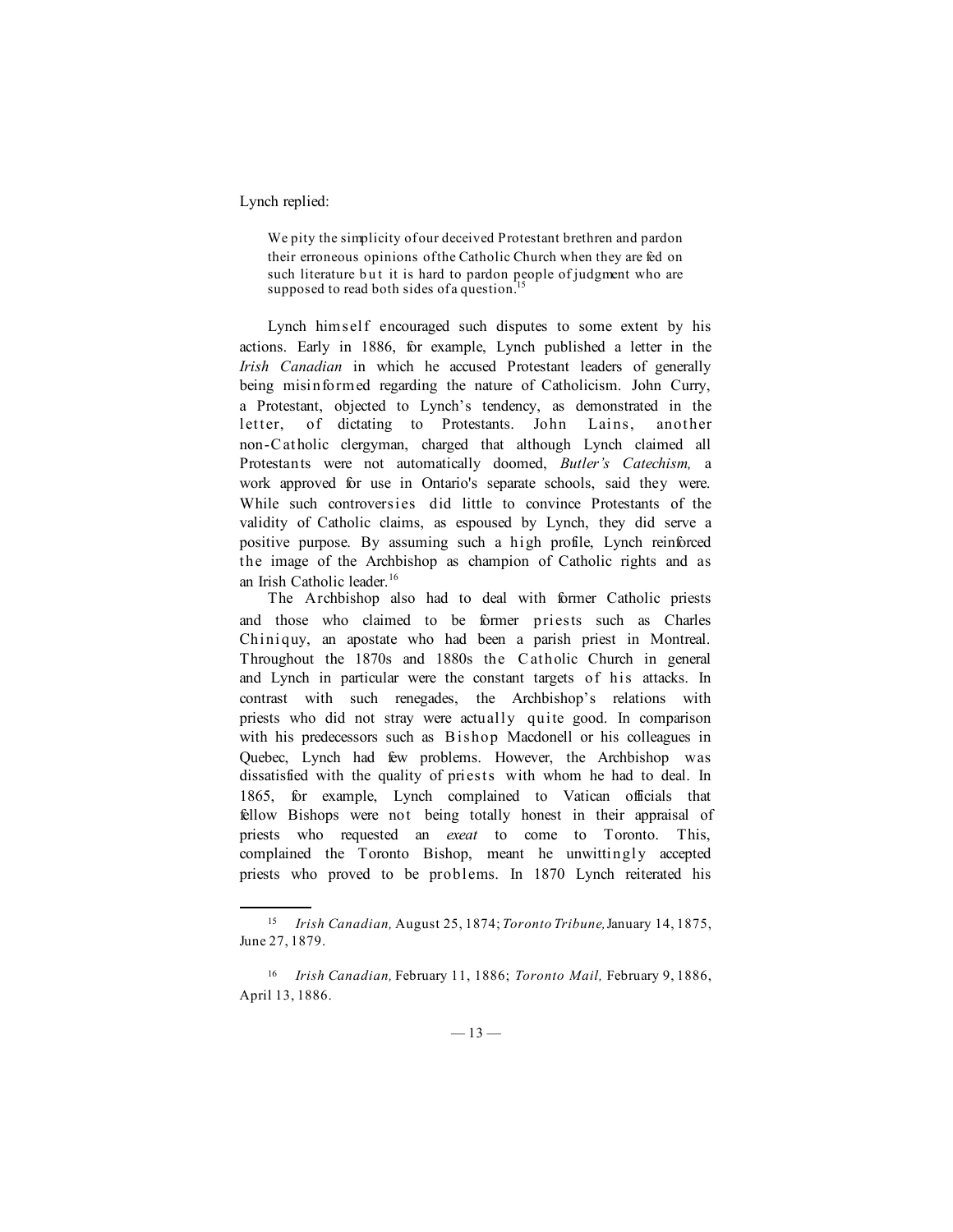argument. He commiserated with Bishop Horan of Kingston,

I am not ignorant of the troubles which a bad priest gives a good Bishop and of the justification they often make contrary to the facts. The more guilty they are, the more they proclaim their innocence.

By 1876 Lynch was refusing to accept priests who wished to leave other dioceses and their Orders for stations in the Toronto area. As the Bishop informed a Carmelite Father who wished to work in the archdiocese:

I have had experience of these doubtful characters. Unfortunately people apply to be received into religious communities to be in a place of safety from their own weakness but their failings being inherent are often uncorrected, they carry disorder and disappointment into those religious communities and give scandal to the people because they are generally employed in exterior ministry; thus the religious often suffer in reputation.17

Despite Lynch's expressed caution, the problems he feared did not cease. In 1883, Lynch advised Archbishop Gibbons of Baltimore that it was unfortunate that " for the past number of years... some bishops have considered it a wiser thing to tolerate priests who are not doing their duty to God nor the people than correct them." This was aided, argued Lynch, by a growing tendency on the part of the *Curia* to take the side of a priest. This he called " Roman malaria" which was " one of the causes which act for the destruction of souls." Tolerance of such priests was injurious, according to Lynch, because " Our simple and chaste Irish people are too often scandalized and their children born in this country will simply desert the Church." Lynch recounted the case of a Toronto priest (Father Gribbins) who, found guilty of paternity, travelled to Rome and hired the Pope's lawyer to defend him successfully against the charges brought against him by Lynch. The Prefect of Propaganda, Cardinal Simeoni, rebuked Lynch for bringing charges against Gribbins which were unsubstantiated. Lynch, however, retained his bitterness toward the Vatican and claimed that Gribbins

<sup>17</sup> Archives, Archdiocese of Kingston, Bishop Horan Papers, Lynch to Bishop Horan, September 26, 1870.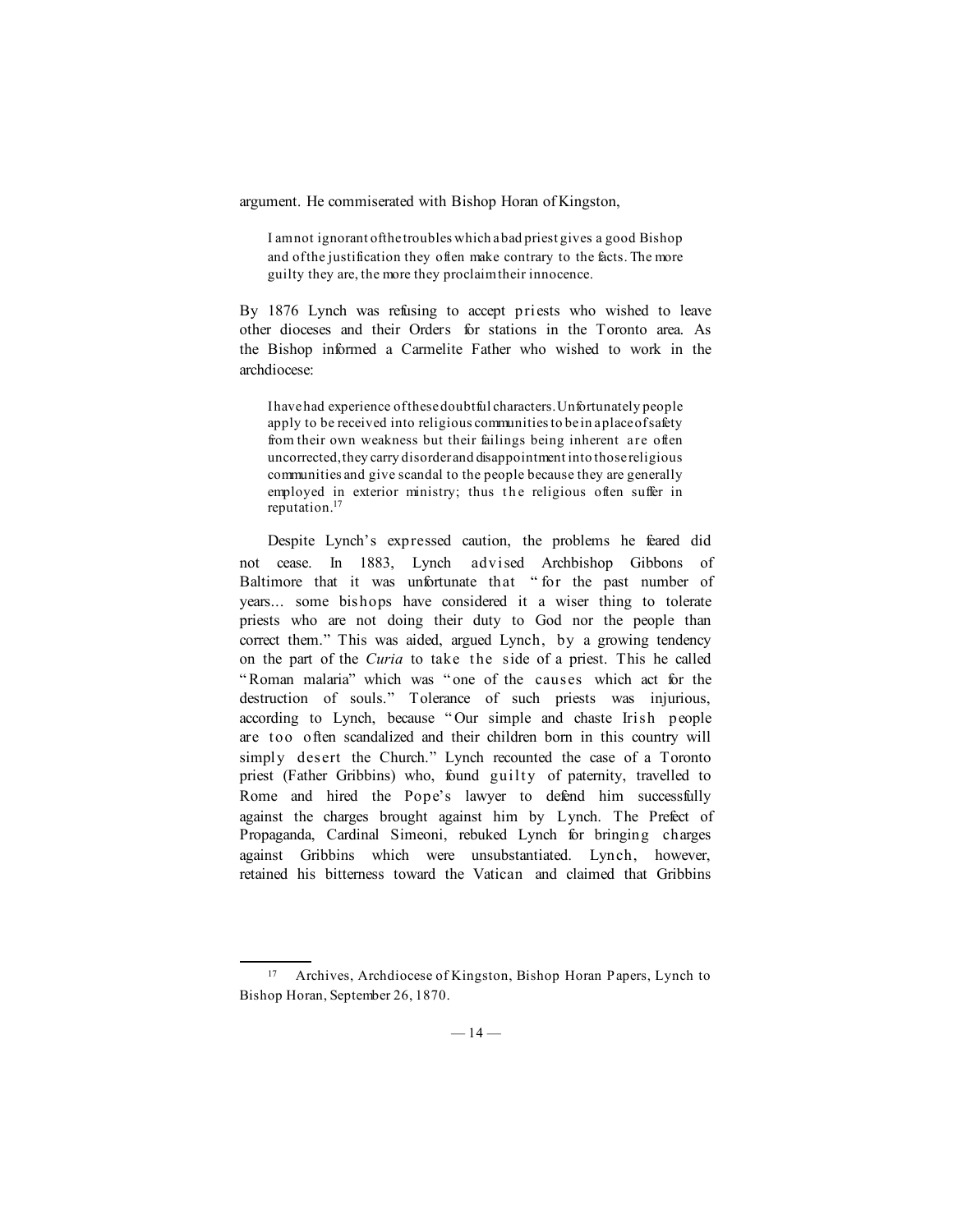had used false evidence against him.<sup>18</sup>

Lynch voiced similar complaints in 1875 regarding a priest (Father O'Reilly) who had received his *exeat* from the Archdiocese of Cincinnati to work in T oronto. Lynch admitted that he had given O'Reilly too much latitude. O'Reilly's conduct was not to Lynch's liking but he was reluctant to " let him loose here or in the States." Still, argued Lynch, "I do not like to have near me a priest who would not be contented." Rather than attempt to deal with him, Lynch transferred O'Reilly back to Ireland.<sup>19</sup>

In reality most of the problems faced by priests under Lynch's administration were minor in both number and degree. Most matters certainly did not involve Vatican officials. The most serious problem presented to the Archbishop by most of his subordinates during his tenure involved the interpretation of doctrine and the enforcement of Church regulations. Typical of such situations was that in 1867 in which Father O'Connor, a priest in the Niagara area, asked Lynch whether he might dispense with the banns for a couple in his parish. The request was made because the bride-to-be was in domestic service and did not want her employer to know, any sooner than necessary, that she would be leaving. Other unusual decision for Lynch to make were whether or not women should be allowed to perform the altar boys' functions at daily Mass, in a parish in which no males attended on the weekdays. Most requests, however, were of a more mundane nature, such a permission to perform mixed marriages.<sup>20</sup>

The most serious local problems with priests with which Lynch had to deal were financial misconduct and excessive drinking. It is not surprising that the latter was a problem. Consumption of alcohol was one of the common problems throughout nineteenth century society. Lynch was much stricter with priests than in his attitudes toward the laity. All priests were expected to pledge themselves to a period of abstinence upon ordination. And while Lynch countenanced the use of wine and beer by the laity, even

<sup>&</sup>lt;sup>18</sup> Archives, Archdiocese of Baltimore, Cardinal Gibbons Papers, Lynch to Archbishop Gibbons, September 3, 1883; Archives of the Sacred Congregation, Cardinal Simeoni to Lynch, May 16, 1883, Lynch to Simeoni, September, 1884.

<sup>19</sup> Archives, University of Notre Dame, Lynch to Archbishop Purcell, January 18, 1875.

<sup>20</sup> Lynch Papers, Rev. O'Connor to Lynch, August 29, 1867; Rev. McRae to Rev. J.F. McBride, April 27, 1888.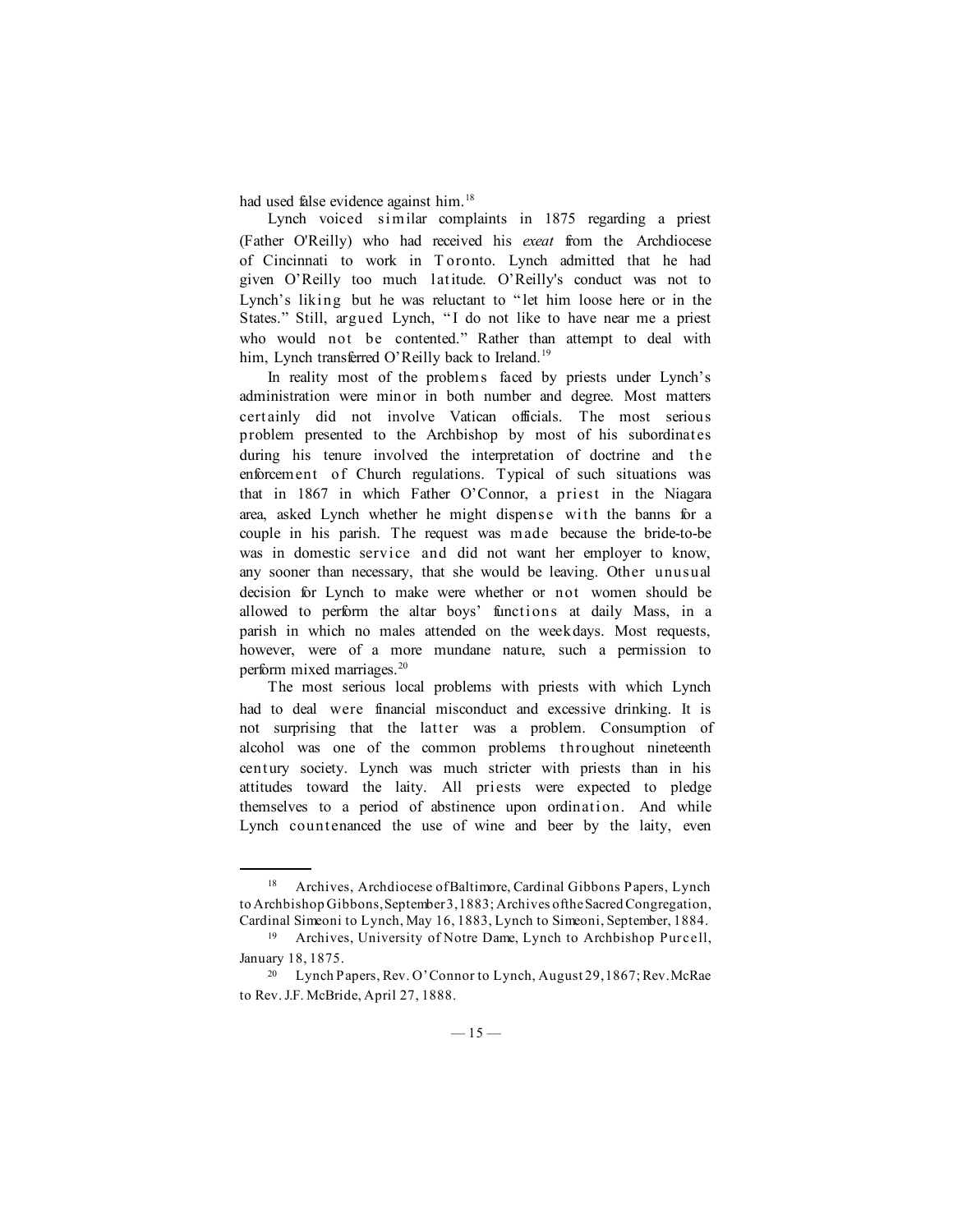rumours of such behaviour by priests led to disciplinary action by the Archbishop. $21$ 

Financial maladministration was an even more common problem. While there is no doubt that such problems did exist, allegations of dishonesty were often used as weapons in personal feuds between two priests. For example, in 1887, Father Allain of Port Perry was accused by his successor of stealing money with which to pay a personal debt to a savings and loan company. According to the new curate, Father Keane, Allain then attempted to intimidate the parishioners in Port Perry into giving extra to cover up his behaviour. This, argued Keane, was not only immoral, but had become a source of embarrassment as the Methodist minister in Uxbridge, Allain's new parish, had heard of the matter. Lynch undoubtedly agreed with the assessment of another priest who criticized Allain. Father Egan of Thornhill argued:

Transactions like these give to people who are willing to use such an opportunity of calling into question the honesty of priests in dealing with money matters.

True of Egan's prediction, the *Mail* seized upon the Allain matter to criticize the quality of Catholic priests under Lynch. The *Mail* argued, " The men who are actually not allowed to remain even as curates in any other place seem to thrive and flourish under His Grace's Wing." In fairness to Lynch, there was little he could do. In the case of two priests accused of pocketing the proceeds from a parish picnic, Lynch appointed Reverend R. A. O'Connor, Dean of Barrie, to investigate. After determining the guilt of the two, the most suitable punishment Lynch was able to impose was to send them to Guelph to a retreat house run by the Jesuits. In other cases, certain trusted priests, particularly Father Francis McSpiritt, a noted faith healer, were assigned to oversee the rehabilitation of errant and alcoholic priests.<sup>22</sup>

Lynch made several attempts to overcome the problem of renegade priests. The Archbishop reasoned that since the vast majority of priests who were causing him trouble came from outside

<sup>21</sup> H. C. McKeown, *The Life and Labors of the Most Rev. John Joseph Lynch*. (Toronto, 1886), pp. 261-267; see for example, Lynch Papers, Lynch to Rev. Browning, April 31, [sic] 1888.

<sup>22</sup> Lynch Papers, Rev. P. F. Keane to Lynch, December 17, 1887; Rev. 1. Egan to Lynch, March 5, 1888; Dean R. A. O'Connor to Lynch, January 18, 1887.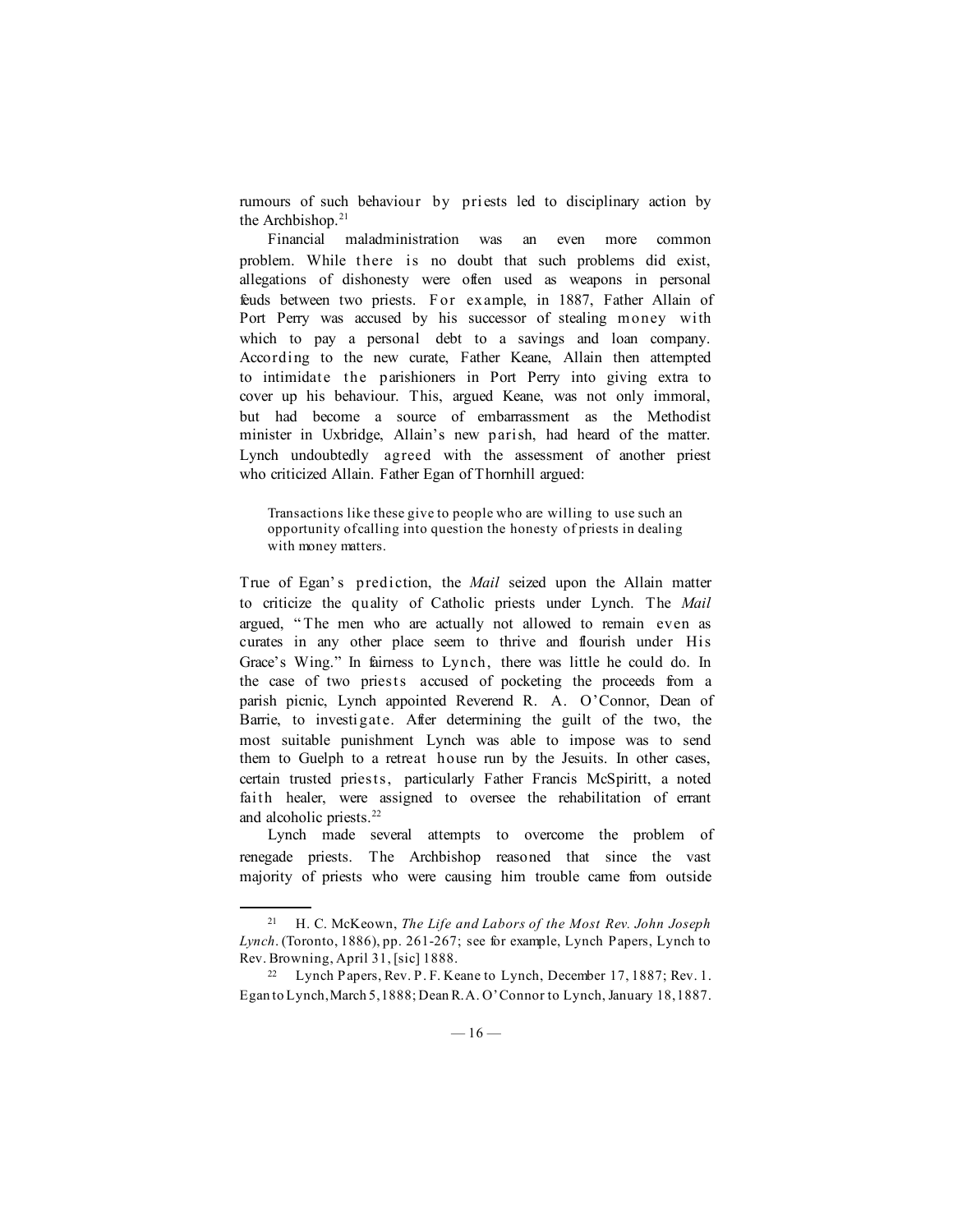the archdiocese, he would be able to reduce his difficulties by educating his own priests. There were several grades of priestly education offered. Certain seminarians were given the opportunity to study in the classical seminaries of Rome and Genoa. Lynch, however, became perturbed that there were no seminaries for English Canadians to attend. This problem was overcome in two ways. Students were sent for their final training to the seminaries in Quebec City and Montreal. Minor seminaries were established at Saint Agatha, and Adjala, near Barrie. Although the Adjala operation was a failure, the Saint Agatha operation which ultimately was moved to Waterloo, proved extremely successful. Under the direction of Father Louis Funcken, the seminary was by 1879 producing sufficient numbers of strong candidates for the priesthood to be considered a success by the Archbishop. By 1882, the archbishop was in the unusual and enviable position of having a surplus of priests. By the end of Lynch's reign, the programs had proven so successful that some Toronto parishes were staffed by priests who were not only natives of the city, but had attended the particular parish church and school as children.<sup>23</sup>

Archbishop Lynch's relationship with priests who belonged to congregations and were therefore outside his direct control indicates that he did believe in strict obedience. In particular, there was an ongoing dispute between Lynch and members of the Basilian Order over the operation of Saint Michael's College. As one author has stated, Lynch's advice " looked like a campaign of harassment and interference." In 1863 Father Soulerin, the Superior, complained " His Excellency has decided to humiliate us" after Lynch announced publicly that the Basilian was incompetent.

Soulerin's successor as Basilian Superior-General faced even greater problems when a feud erupted between Lynch and Father Michael Ferguson, a young priest. The dispute, however, revolved around several other issues – the refusal of Lynch to ordain Basilians, the Order's refusal to assist the Archbishop in the mission seminary at Adjala and the use of "spies" by Lynch on the college. Why Ferguson was personally attacked is not clear. He had, however, earlier criticized Lynch for his extreme Irish nationalist views, and his blatant involvement in politics. Ferguson was as well

<sup>23</sup> A. S. C., Lynch to Cardinal Bamabo, October 25, 1868; Archives, Ressurectionist Province, Father Louis Funcken Papers, Father L. Funcken to Lynch, May 26, 1881, September 25, 1882.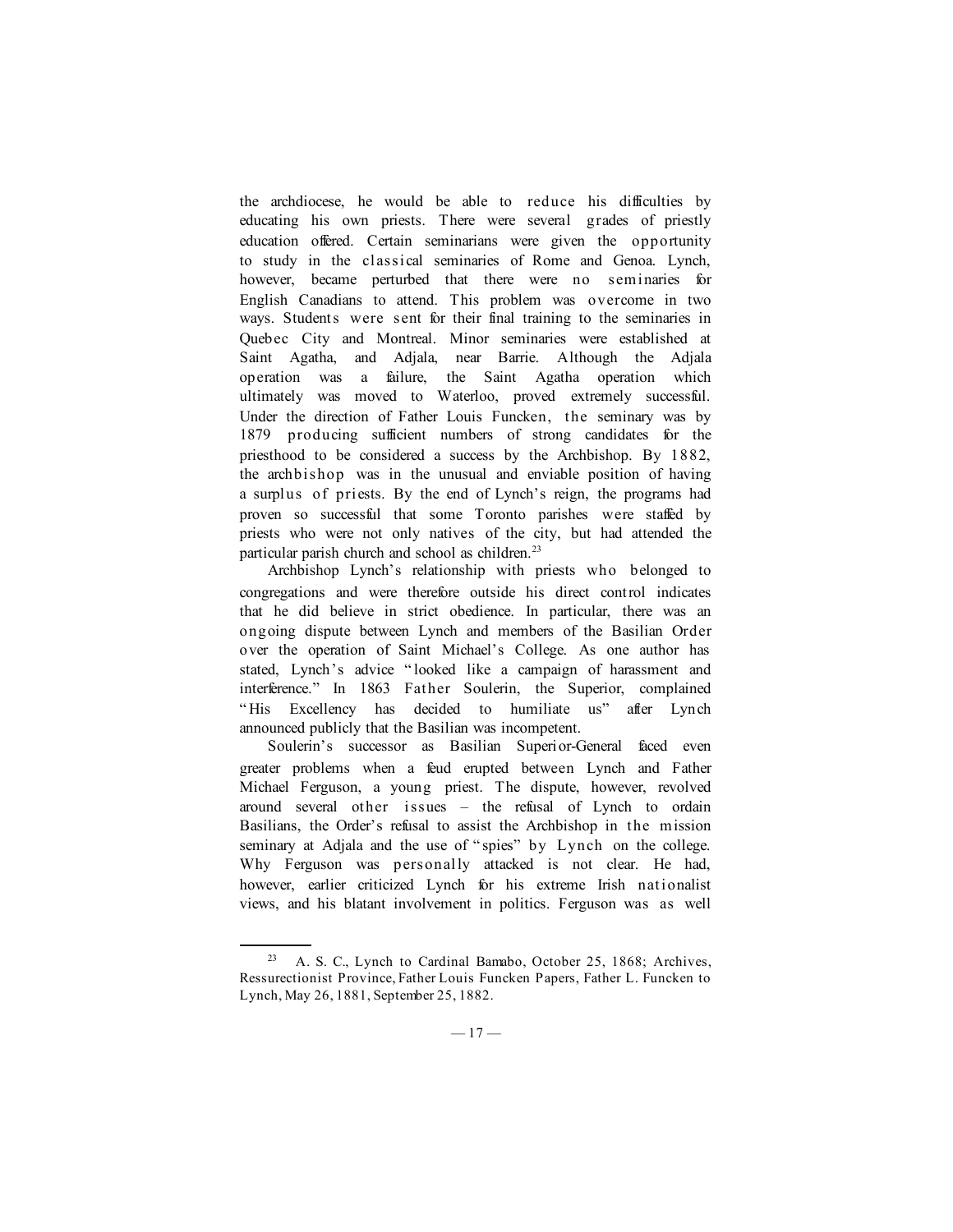known an orator as Lynch, and it is possible certain professional jealousies also clouded the issue.<sup>24</sup>

In 1872 Lynch wrote to both Father Vincent and the Vatican asking that Ferguson be removed from Toronto. He did not elaborate upon the reason, commenting only " You [Vincent] are sufficiently aware of my reasons." Vincent sent a reply to both Lynch and Rome which asked for a specific cause for the Archbishop's dissatisfaction. In his reply to Vincent, Lynch said " it was the evil that was done at St. Michael's College which had prompted the request." The letter to Rome sent the same day, however, was typically vague and complained only that Ferguson had interfered in nonreligious matters. Lynch did explain the troubles in the College a few days later when he complained that College students were womanizing and drinking, yet had not been subjected to corporal punishment. An appeal to Rome by Ferguson did no good and he was banished to Assumption College in Sandwich. This was, however, only the most serious in a series of incidents in which Lynch and the Basilians found themselves at odds.25

Obedience from the laity as well as the clergy was what Lynch expected. The Archbishop believed that " Catholics who attend their religious duties are always generous to the Church and give neither the Bishops nor the pastors trouble but on the contrary consolation." Lynch was particularly sensitive about the behaviour of Catholic laymen because of the reaction of T oronto's predominantly Protestant population. In 1865, for example, he commented, " In T oronto, we are still in combat with bigotry, pride, poverty and orangism [sic]." Lynch also recognized that not only Protestants but Catholics could be turned away from the Church by rumours of scandal. It is entirely possible, however, that Lynch was equally concerned with the personal aspersion which could be cast upon himself. In 1884, for example, Lynch informed a fellow Bishop, with pleasure, " Protestant ascendancy is pretty well down in Toronto. The Catholic Archbishop ranks first after the

<sup>&</sup>lt;sup>24</sup> J. Hanrahan *The Basilian Fathers 1822-1972* (Toronto, 1973), pp. 69-71; R. J. Scollard, *The Dictionary of Basilian Biography* (Toronto, 1969), pp. 53-54.

<sup>&</sup>lt;sup>25</sup> Archives, University of Saint Michael's College, Father Vincent to Father Soulerin, July 4, 1872, June 29, 1872; Lynch to Vincent, July 7, 1872, Septembre 4, 1872; Hanrahan, p. 73.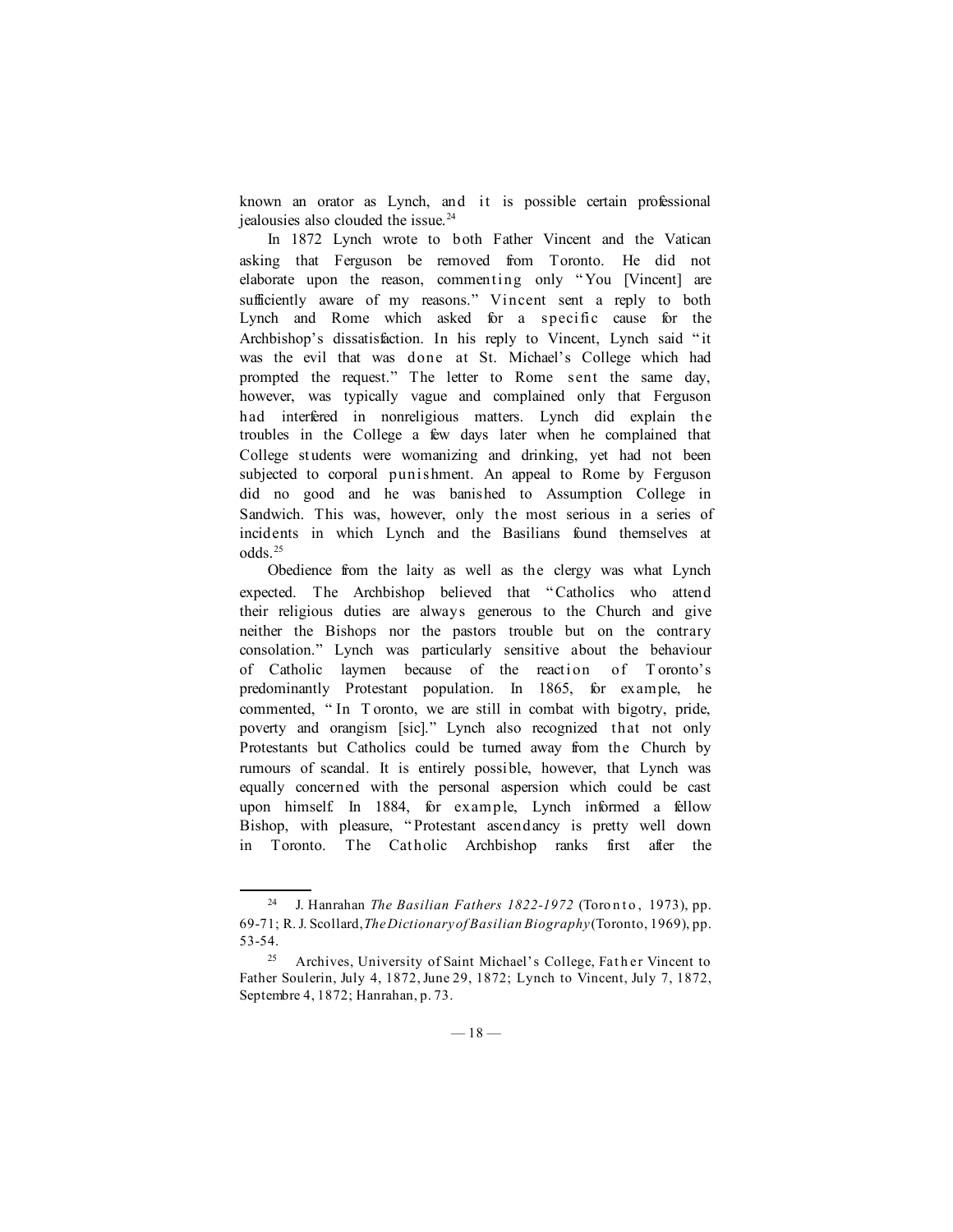Governor or Representative of Her Majesty here."<sup>26</sup>

Lynch's most important duty in regard to the laity was to act as their spiritual director. In late Victorian Canada, this entailed much more than simply performing administrative tasks – it involved also the policing of ritual. In particular, Lynch was concerned about the increasingly elaborate funeral customs of Toronto's Irish Catholics. In one of his Sunday evening lectures, Lynch commented,

We trust that the clergy of all denominations and newspapers of all shades of politics will re-echo the voice of reason and humanity that seek thus to put down a foolish custom.

T he funerals, said Lynch, were " nothing but theatrical grief and sham mourning."27

Another common service performed by Lynch was to arbitrate disputes between laymen and priests. A great many of these centred upon the payment of pew rents in rural parishes. In 1884, in one case, a parishioner complained that when he and his daughter arrived for Sunday Mass, their pew was blocked by a rope. When he attempted to sit in the seat, Father Egan physically removed him from the Church. While these were minor matters, usually easily resolved, pastors sometimes caused great grief to the laity. Father McGinley, the pastor of the Mission at Schomberg refused to say a R equiem Mass for John Kane, upon his death, despite claims by his daughter that the fee for the Mass had been paid in advance.<sup>28</sup>

Only occasionally did such disputes present a serious problem for Lynch. In one such case McGinley was visiting the parish in Orillia. He rebuked the daughter of Thomas Mulcahy, a prominent layman, for laughing in Church. Mulcahy's daughter claimed that she had a cold, and had simply coughed. An angry Mulcahy wrote to Lynch, complaining of the incident and of the general treatment of the laity by the Orillia priests. Mulcahy threatened to withdraw his support for the town's separate schools if the matter was not

<sup>26</sup> Lynch Papers, Lynch to L. A. H. Allan, March 11, 1884; Archives of Diocese of Saint Hy aci nthe, Bishop Moreau Papers, Lynch to Rector, Grand Seminary of Montreal, December 19, 1865; Gibbons Papers, Lynch to Gibbons, September 3, 1883, September 15, 1884.

<sup>27</sup> *Tribune,* March 30, 1876.

<sup>28</sup> Lynch Papers, Unidentified to L y n ch , November 19, 1884; Rev. J. McGinley to Lynch, December 28, 1887.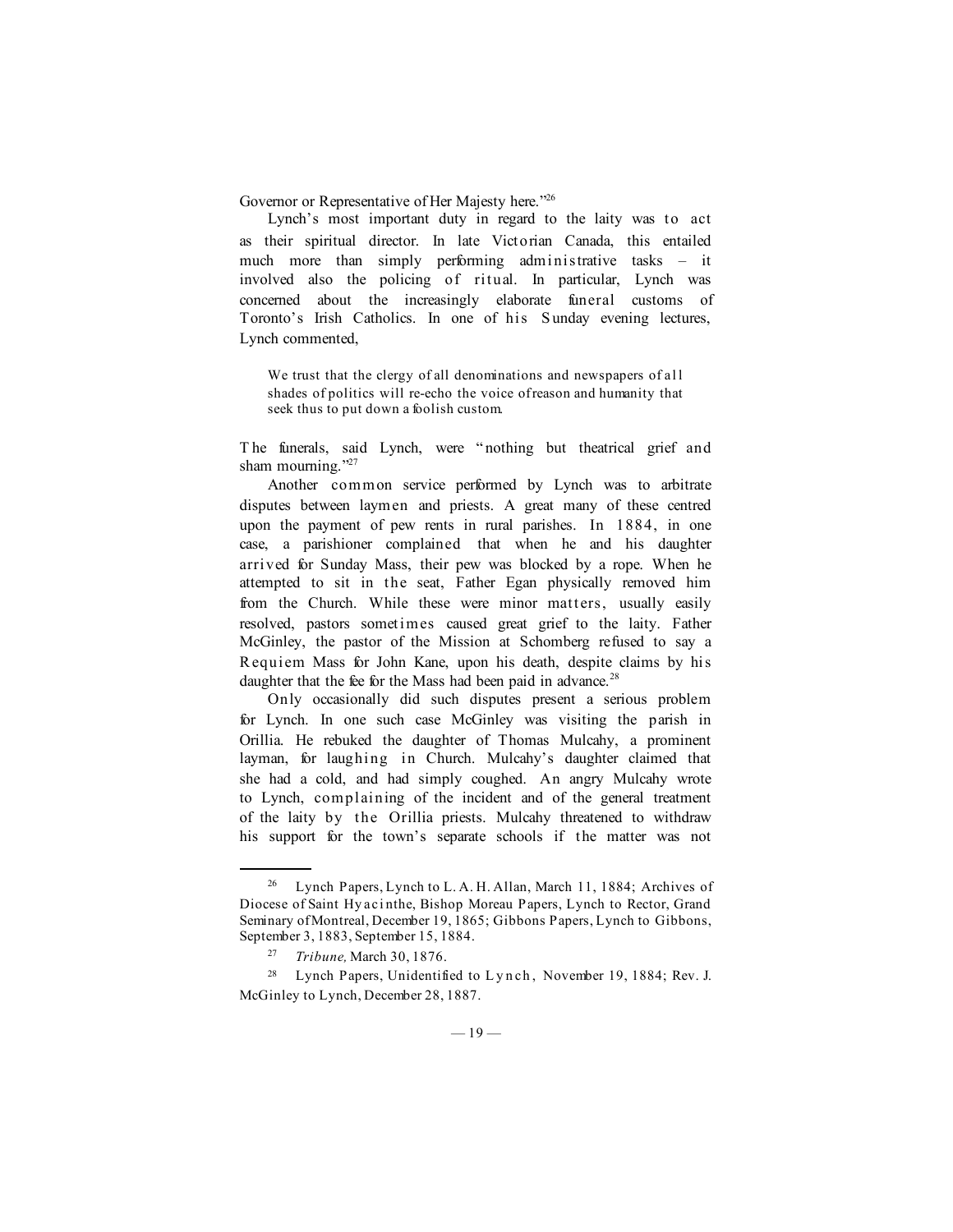settled to his satisfaction. Father O'Connor was dispatched to investigate. Upon his report, Lynch addressed an apology to Mulcahy which Father Campbell, the Orillia pastor, was ordered to read aloud to his congregation.<sup>29</sup>

All was not sweetness and light between Lynch and the laity. From 1876 to his death in 1888, the Archbishop gradually lost control of his flock. T his was particularly noticeable in a series of attacks emanating from the city's Separate School Board. In 1876 Regius Elmsley accused the Archbishop of mishandling the school funds. While nothing immediately came of the accusations as Lynch was able to quiet the controversy, Elmsley's charges marked the beginning of a long-term dispute between the Archbishop and lay forces in which the secular group was ultimately victorious. It also heralded a concerted anti-Lynch campaign by Toronto's ultra-Protestant press. While the opening salvoes were fired by the *Evening Telegram,* the cause was ultimately taken up by the *Mail* and culminated in the well-known, " No Popery" political campaigns of the late 1880s. Lynch reacted immediately to the threat by refusing to allow absolution to be granted to Elmsley after a bitterly fought 1879 School Board contest in which Lynch's administrative abilities were a central issue.<sup>30</sup> The real struggle between Lynch and the laity came with the fight over the introduction of the ballot in Separate School Board elections.

The controversy began in 1874 when a Conservative member of the Ontario legislature introduced a bill which would have sanctioned the use of the ballot in such elections. In his speeches supporting the bill and subsequent versions in 1882 and 1883, Bell, and Orangeman, focussed his attacks upon Archbishop Lynch.<sup>31</sup> It was, however, not until 1887 that the Catholic laity of Toronto became involved in a head-to-head confrontation with the Archbishop. Lynch won the battle but lost the war! In 1887, he was able to thwart those who wished the introduction of the ballot and within a few months of his death the reforms which the Archbishop's foes had sought, including the ballot, were in place. In

<sup>29</sup> *Ibid.,* T. Mulcahy to Lynch, January 24, 1887; Dean R.A. O'Connor to Lynch, January 12, 1887; Lynch to Mulcahy, January 14, 1887.

<sup>30</sup> Archives of Ontario, Toronto Separate School Board Papers, R. Elmsley t o Lynch, March 16, 1876; F. Walker, *Catholic Education and Politics in Ontario* (Toronto, 1955), p. 55.

<sup>31</sup> *Ibid.,* p. 61.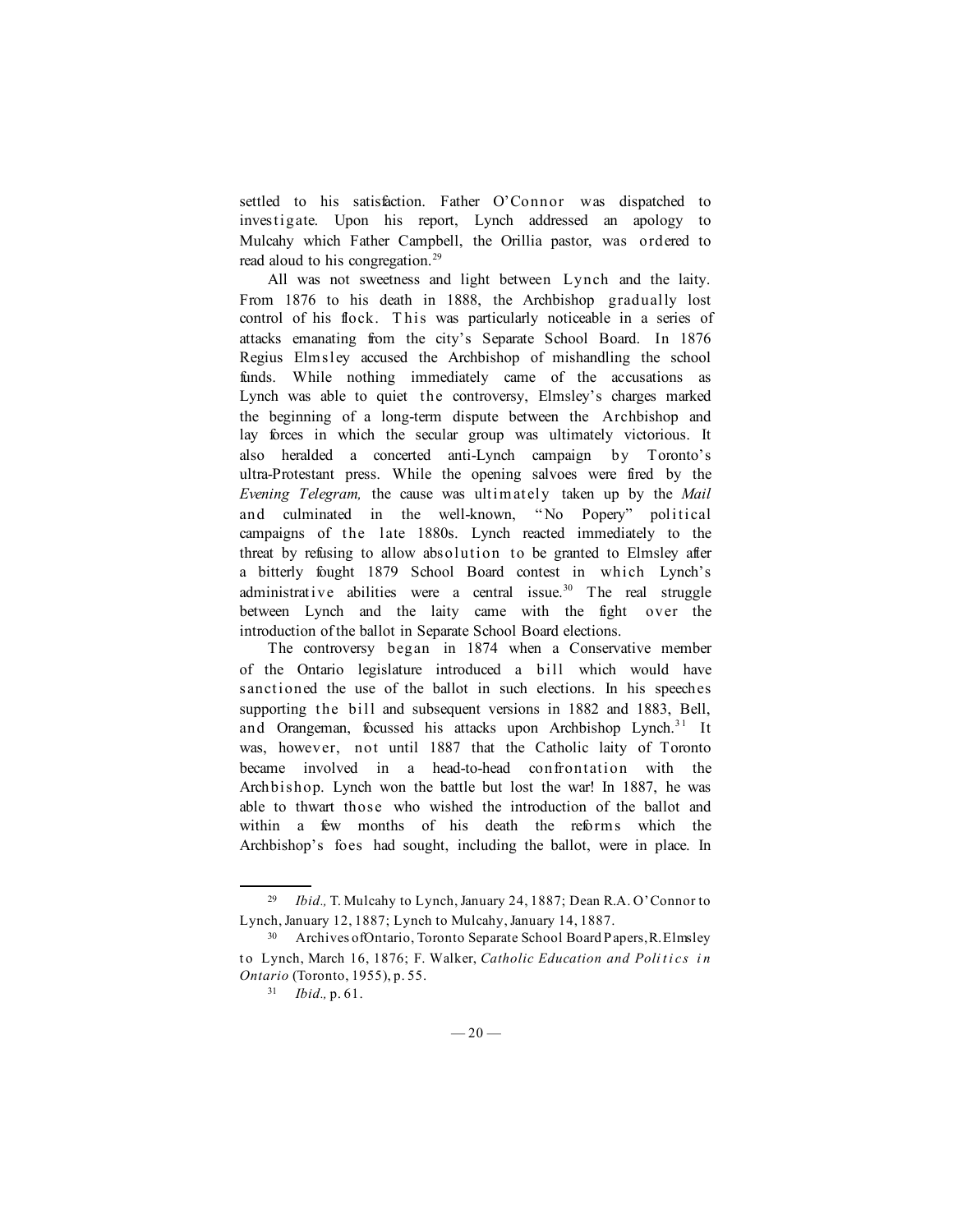the controversy, Lynch's tactics and attitudes revealed much about his views on political direction and Irish nationalism. The dispute over the ballot, however, is also a prime example of the gradual loss of control being experienced by the Archbishop. The desire of Catholic laymen for greater freedom and less clerical direction was a phenomenon that Lynch did not understand, for he continued to cling throughout his life to the conception of the role of the clergy which he had learned in Ireland in the early part of the century. Because he did not understand the process of secularization, Lynch was powerless to stop it. This was a tactical problem which affected virtually every aspect of the prelate's career.

The initial dispute was fired by the presentation of a goldheaded cane to Father M.N. O'Reilly, one of Lynch's problem priests, by Irish nationalists for his work on their behalf in his S chool Board duties. Lynch ordered the cane returned because it symbolized not only Father O'Reilly's disobedience in the face of an edict from Lynch that the School B oard not be used as a nationalist forum, but the willingness of the laymen in the nationalist organization to share in and show approval of O'Reilly's insubordination. In reprisal, Lynch personally selected candidates for the School Board 1887 election who shared his views. Although they were elected, the weakness of the Archbishop's position was illustrated when the pro-clerical forces were unable to unseat the nationalists from positions of power at the early 1888 Board meetings. At the first meeting, the nationalists introduced a resolution which charged that unwarranted interference in Board elections indicated there was a continuing need for the introduction of the ballot.<sup>32</sup>

Lynch's anger was undoubtedly heightened by the adoption of the pro-ballot position by Toronto's ultra-Protestant newspapers, all of which supported the Conservative party. The *Mail,* in particular, took the opportunity to portray Lynch as a dictatorial individual. The newspaper editorialized, " His Grace condemns secret voting in Canada. He approves of it in Ireland where tyrannical landlords exist although strange to say, he has apparently never heard of tyrannical priests." In adopting a conservative stance on the question, Lynch gave ammunition to the opposition. W hen a School Board by-election was held, Lynch steadfastly refused to countenance the ballot. The Archbishop declared:

<sup>32</sup> Lynch Papers, Lynch to Father O'Reilly, September 18, 1887; Walker, p. 65; *Irish Canadian,* February 19, 1888.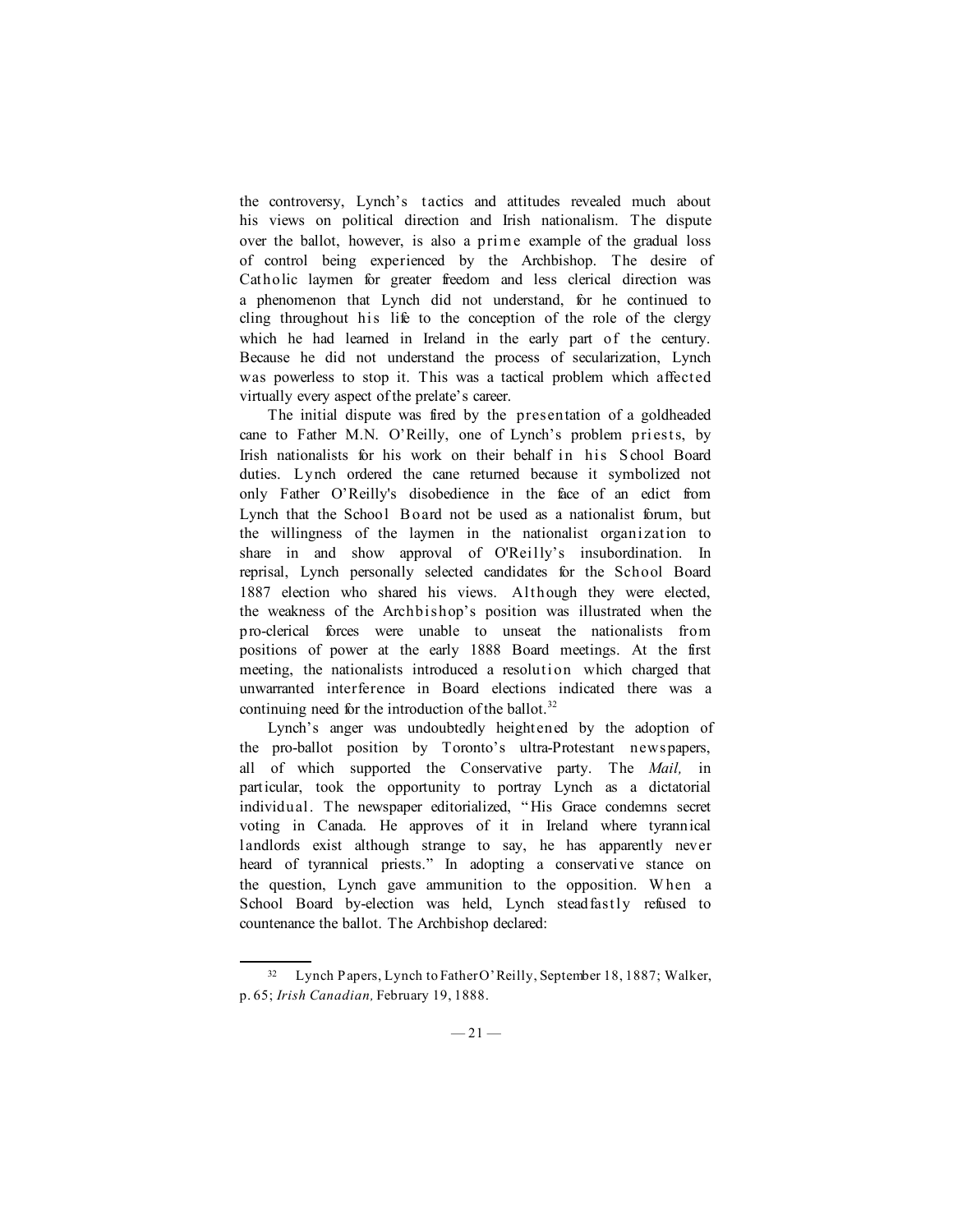I entirely disapprove of secret balloting... it is a great, great incongruity that a free man should hide a vote. I am astonished the ball ot was introduced into Canada inasmuch as it is an open acknowledgement that people are not free to act openly in their private convictions.33

Lynch chose one candidate in the by-election to oppose the pro- ballot forces, then replaced him with T. W. Anglin, a former federal politican and a trusted advisor. Such blatant interference was condemned by Toronto's press. The *Telegram* condemned Anglin as " a professional Catholic." The *Globe* described him as " an impulsive gentleman saturated with the opinion that a bishop should rule his flock in secular affairs." When the Hierarchical candidate won after the issuance of a pastoral by Lynch, the *Telegram* declared, " It was not a great victory for Anglin." Other members of the Hierarchy were jubilant. Bishop McIntyre of Charlottetown termed the victory over ballot forces a triumph over " unreasonable insane and unjust opposition. " In realistic terms Lynch had won a pyrrhic victory. How strong the feeling against the Archbishop was in the campaign is impossible to determine, but the provincial Liberal party was warned that to side with Lynch in this instance would lead to the loss of electoral support for the Liberals among Catholics. While the victory satisfied Lynch, it was of little consequence as within a few weeks the Archbishop was dead. Within four years, the changes in School Board elections which Lynch fought so vehemently, were in place as the ballot was approved.<sup>34</sup>

The ballot question is of greater significance than simply as a political event. The ultimate victory of the predominantly lay pro-ballot forces over the anti-ballot forces provides a minor example of the changes taking place within the Irish-Canadian community during Lynch's reign. T here was a progressive trend away from clerical control. The role of priests and the function of religion changed. As one observer of nineteenth century Ireland has noted,

Whereas prefamine Irish peasant religion had functioned to help its participants deal with the old source of stress, the threat of starvation, its post famine counterpart functioned to help them deal with the new

<sup>33</sup> *Mail,* February 7, 1888; Lynch Papers, Lynch to All Priests, February 18, 1888.

<sup>34</sup> *Telegram,* April 14, 1 8 8 8; *Globe*, April 19, 1888, April 25, 1888; Lynch Papers, Bishop McIntyre to Lynch, April, 1888.